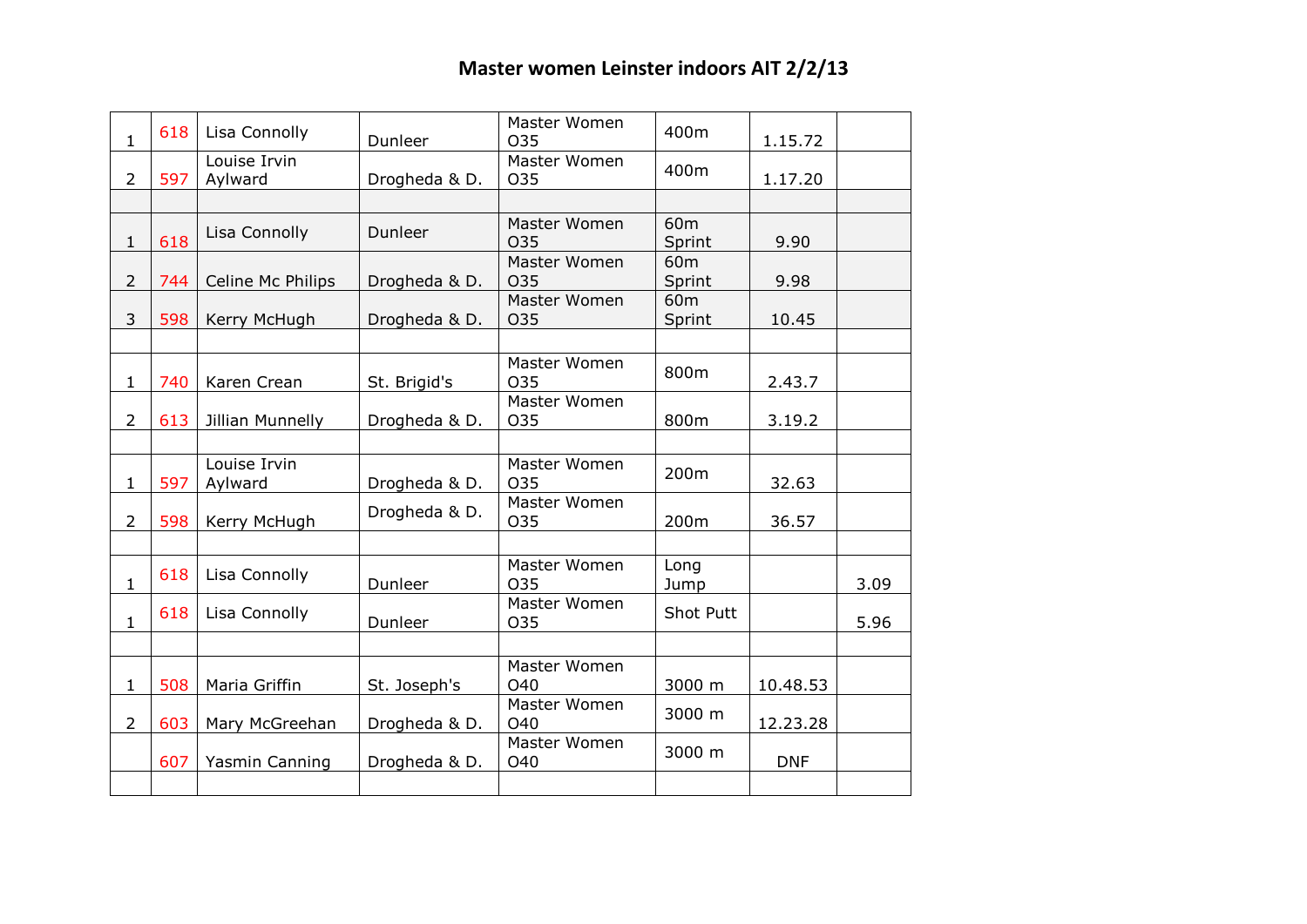|                |     |                       |               | Master Women    | 60 <sub>m</sub> |          |      |
|----------------|-----|-----------------------|---------------|-----------------|-----------------|----------|------|
| $\mathbf{1}$   | 509 | Verena Fenlon         | St. Joseph's  | O <sub>40</sub> | Sprint          | 9.67     |      |
|                |     |                       |               | Master Women    | 800m            |          |      |
| $\mathbf{1}$   | 509 | Verena Fenlon         | St. Joseph's  | <b>O40</b>      |                 | 2.59.0   |      |
|                |     |                       |               | Master Women    | High            |          |      |
| $\mathbf{1}$   | 509 | Verena Fenlon         | St. Joseph's  | O40             | Jump            |          | 1.30 |
|                |     |                       |               | Master Women    | Long            |          |      |
| $\mathbf{1}$   | 509 | Verena Fenlon         | St. Joseph's  | O40             | Jump            |          | 3.72 |
|                |     |                       |               | Master Women    | Shot Putt       |          |      |
| $\mathbf{1}$   | 509 | Verena Fenlon         | St. Joseph's  | O40             |                 |          | 5.09 |
|                |     |                       |               |                 |                 |          |      |
|                |     | Catherine O'          |               | Master Women    | 3000 m          |          |      |
| $\mathbf{1}$   | 711 | Connor                | Menapians     | <b>O45</b>      |                 | 12.23.28 |      |
|                |     |                       |               | Master Women    |                 |          |      |
| $\overline{2}$ | 518 | Helen Cheshire        | Dunleer       | O45             | 3000 m          | 12.38.87 |      |
|                |     |                       |               |                 |                 |          |      |
|                |     |                       |               | Master Women    | 60 <sub>m</sub> |          |      |
| $\mathbf{1}$   | 475 | Paula Reilly          | Celbridge     | <b>O45</b>      | Sprint          | 9.03     |      |
|                |     |                       |               | Master Women    | 60 <sub>m</sub> |          |      |
| $\overline{2}$ | 403 | Moira Peppard         | Trim          | <b>O45</b>      | Sprint          | 9.18     |      |
|                |     |                       |               | Master Women    | 60 <sub>m</sub> |          |      |
| 3              | 474 | Finola Moore          | Celbridge     | <b>O45</b>      | Sprint          | 9.85     |      |
|                |     |                       |               |                 |                 |          |      |
|                |     |                       |               |                 |                 |          |      |
|                |     |                       |               | Master Women    | 800m            |          |      |
| $\mathbf{1}$   | 527 | <b>Bridget Clarke</b> | Na Fianna     | O45             |                 | 2.35.6   |      |
|                |     |                       |               |                 |                 |          |      |
|                |     |                       |               | Master Women    |                 |          |      |
| $\mathbf{1}$   | 475 | Paula Reilly          | Celbridge     | <b>O45</b>      | 200m            | 30.36    |      |
|                |     |                       |               | Master Women    |                 |          |      |
| $\overline{2}$ | 403 | Moira Peppard         | Trim          | <b>O45</b>      | 200m            | 30.61    |      |
|                |     |                       |               | Master Women    |                 |          |      |
| 3              | 608 | Miriam Gough          | Drogheda & D. | O45             | 200m            | 34.81    |      |
|                |     |                       |               |                 |                 |          |      |
|                |     |                       |               | Master Women    | High            |          |      |
| $\mathbf{1}$   | 474 | Finola Moore          | Celbridge     | O45             | Jump            |          | 1.30 |
|                |     |                       |               |                 |                 |          |      |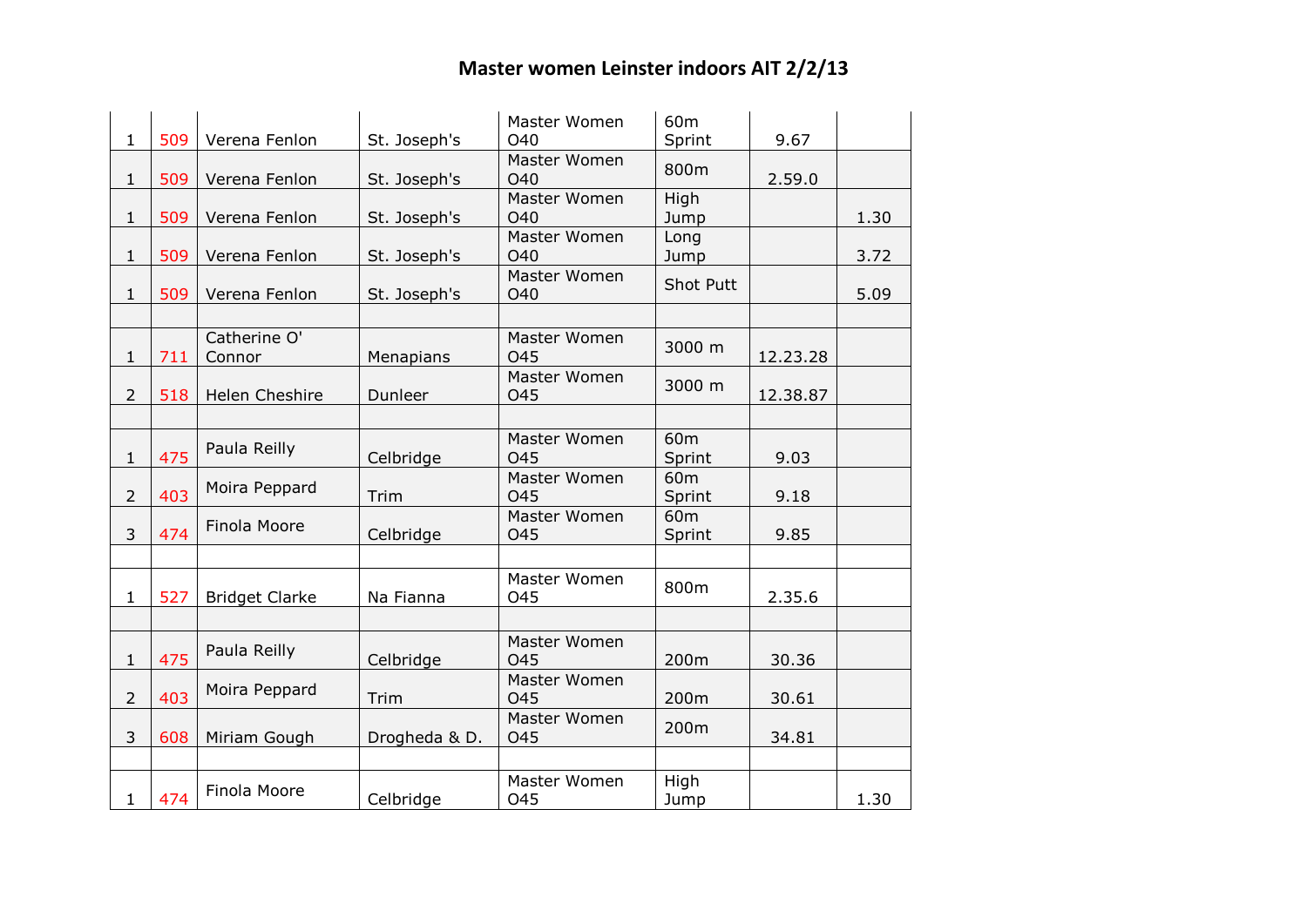| $\mathbf{1}$   | 474 | Finola Moore           | Celbridge     | Master Women<br><b>O45</b>      | Long<br>Jump               |            | 3.68 |
|----------------|-----|------------------------|---------------|---------------------------------|----------------------------|------------|------|
|                |     |                        |               | Master Women                    | Long                       |            |      |
| $\overline{2}$ | 476 | Deirdre Sheehy         | Celbridge     | O45                             | Jump                       |            | 3.43 |
|                |     | Finola Moore           |               | Master Women                    | Triple                     |            |      |
| $\mathbf{1}$   | 474 |                        | Celbridge     | O45                             | Jump                       |            | 8.15 |
|                |     |                        |               |                                 |                            |            |      |
| $\mathbf{1}$   | 665 | Ursula Byrne           | Dunshaughlin  | Master Women<br>O45             | 1500m                      | 5.29.73    |      |
|                |     |                        |               |                                 |                            |            |      |
| $\mathbf{1}$   | 667 | Kathryn Walley         | Clonliffe H.  | Master Women<br>O50             | 400m                       | 1.14.75    |      |
| $\overline{2}$ | 656 | Deirdre O'Reilly       | St. Coca's    | Master Women<br>O50             | 400m                       | 1.16.42    |      |
| 3              | 614 | Christine Kennedy      | Drogheda & D. | Master Women<br><b>O50</b>      | 400m                       | 1.25.62    |      |
|                |     |                        |               |                                 |                            |            |      |
| $\mathbf{1}$   | 614 | Christine Kennedy      | Drogheda & D. | Master Women<br>O50             | 800m                       | 3.28.8     |      |
|                |     |                        |               |                                 |                            |            |      |
| $\mathbf{1}$   | 402 | Moira Aston            | Trim          | Master Women<br>O50             | Shot Putt                  |            | 4.02 |
|                |     |                        |               |                                 |                            |            |      |
|                | 616 | Nuala Reilly           | Drogheda & D. | Master Women<br>O <sub>55</sub> | 3000 m                     | <b>DNF</b> |      |
|                |     |                        |               | Master Women                    | 800m                       |            |      |
| $\mathbf{1}$   | 616 | Nuala Reilly           | Drogheda & D. | O55                             |                            | 3.03.0     |      |
|                |     |                        |               |                                 |                            |            |      |
|                |     |                        |               | Master Women                    | High                       |            |      |
| $\mathbf{1}$   | 555 | Lucy Moore - Fox       | D.S.D         | <b>O55</b>                      | Jump                       |            | 1.25 |
|                |     |                        |               | Master Women                    |                            |            |      |
| $\mathbf{1}$   | 555 | Lucy Moore - Fox       | D.S.D         | <b>O55</b><br>Master Women      | <b>Shot Putt</b><br>Triple |            | 9.11 |
| $\mathbf{1}$   |     | 555   Lucy Moore - Fox | D.S.D         | O55                             | Jump                       |            | 8.38 |